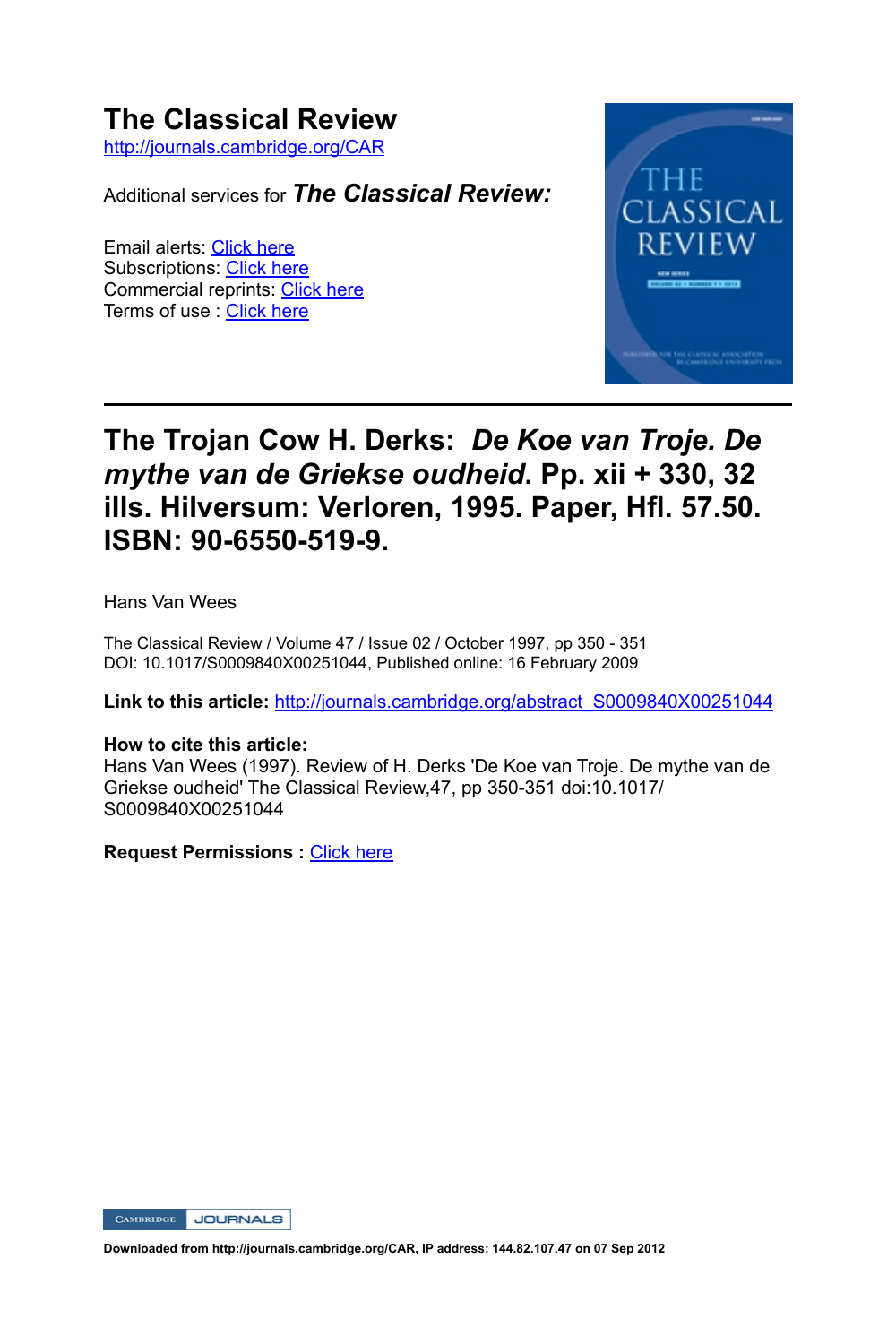#### THE TROJAN COW

H. DERKS : *De Koe van Troje. De my the van de Griekse oudheid.* Pp. xii + 330, 32 ills. Hilversum: Verloren, 1995. Paper, Hfl. 57.50. ISBN: 90-6550-519-9.

It all starts so promisingly: a snappy title *(The Trojan Cow),* a memorable cover illustration of a plastic cow on wheels, and an opening chapter which holds out the prospect of a radical reinterpretation of ancient Greece as a civilization shaped in all economic, social, and political essentials by a pastoral, rather than agricultural, way of life.

The second chapter just about sustains one's interest with a historiographical survey which tries to explain where the idea of an agricultural, household-based society came from, though the overwrought tone is beginning to make one wonder. In D.'s view, a long line of German scholars, nationalists, and, indeed, Nazi-sympathizers (pp. 43, 48) is to blame. Their anti-capitalist and anti-English biases inspired a misguided 'Sacred History' of 'oikoidal' Greece, which was adopted by Karl Polanyi and passed on by him to Moses Finley, and hence to all of us.

Alarm bells are beginning to ring when we take the first step towards establishing a new pastoral paradigm. References to horses and animal sacrifice in the *Iliad,* and Akhilleus' comment that the Trojans had never raided his flocks or cut his crops, are taken as sufficient proof of a largely pastoral society, *c.* 800 B.C. (pp. 65-6); if the *Odyssey* is less clear on the matter and even shows signs of hostility to the 'nomadic' Cyclops, that is because this poem was composed by 'an oikoidal urban woman' (pp. 69, 73). Hesiod may tell us all about agriculture, but 'there is no doubt about it: Hesiod was probably no farmer' (p. 78), and if Herodotus is critical of nomadic tribes, this is to be attributed to xenophobia; in any case he is not as negative as Aristotle or Gibbon (p. 88). Whatever else is dubious about these arguments, they simply do not show what D.'s programme requires him to show, namely that animal husbandry was the *predominant* livelihood of the Greeks. Instead, he is content to conclude that the Greeks were 'aware' of animal husbandry and that it was 'present' in early Greece (ibid.). This, of course, has never been doubted by anyone.

The same slide is evident in the next five chapters, which seek to establish that large parts of Greece were in fact suitable for livestock holding, and which offer calculations to the effect that 13,930 persons were involved in some form of animal husbandry in Attica (12% of the population, or less, by his own reckoning, p. 164), while over the whole of Greece only 23% of the population was engaged in nomadic or sedentary pastoralism (p. 192). The addition of another 23% who are imagined as combining agriculture with some animal husbandry still is not quite enough to produce a pastoral majority, so D. tacitly moves the goalposts and sets about arguing that self-sufficient grain-producing households were a minority. This is achieved by positing large numbers of non-farming city dwellers, and equally large numbers of farmers who produced only olives, figs, and wine for sale in the market. The reader is required to swallow wild inferences drawn from the evidence (e.g. Perikles allowed the Spartans to ravage Akharnai, therefore cities were economically independent of the countryside, pp. 185-6), and to take the author's word for the staggering claim that *pentakosiomedimnoi* owned 2%, and *thetes* 75%, of agricultural land in Attika (p. 164), as well as a host of other calculations, if that is the word, for which barely any justification is offered.

In the final part of his work, blithely ignoring the fact that on his own figures